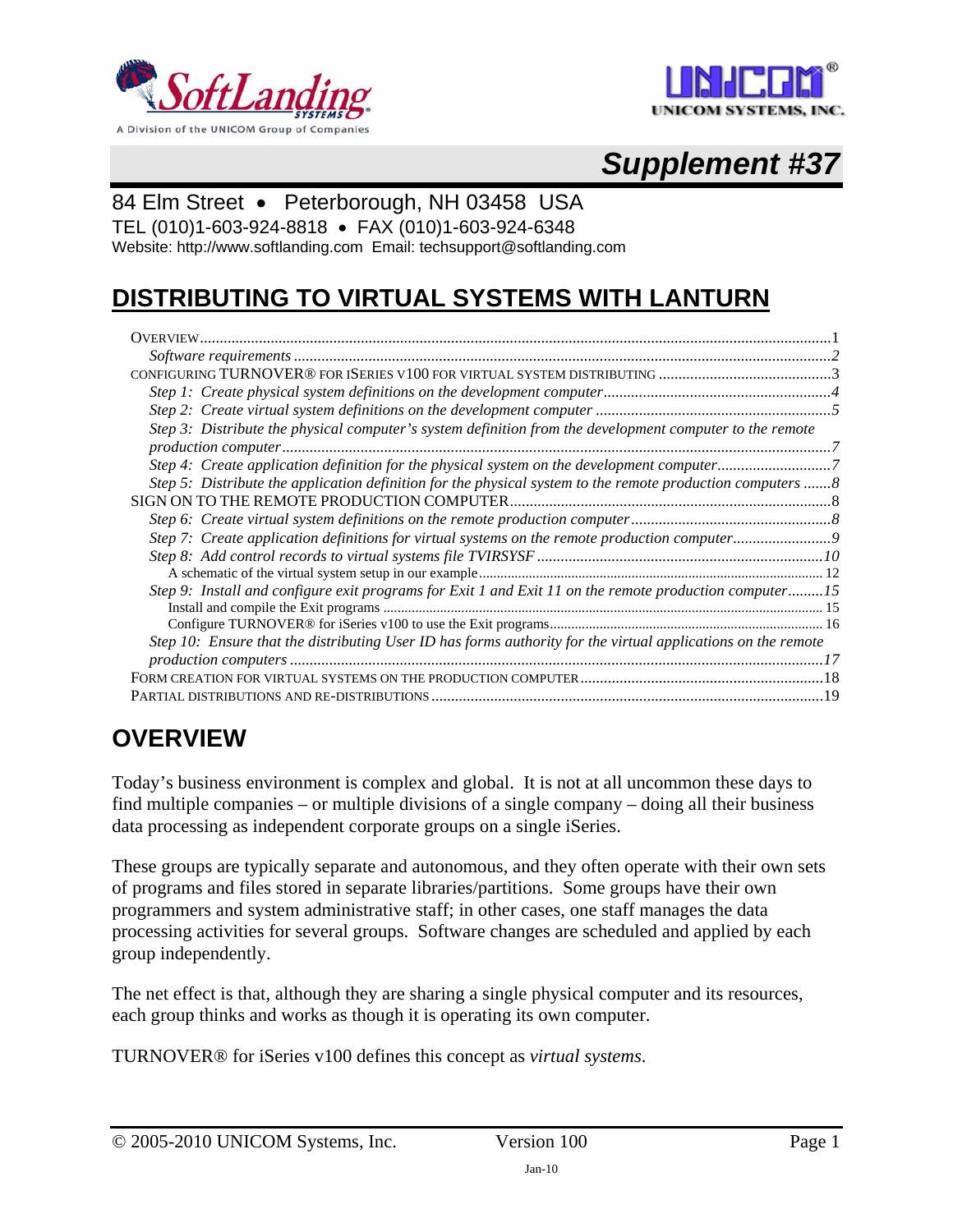## <span id="page-1-0"></span>**Software requirements**

Distribution to virtual systems, with LanTurn, is supported in TURNOVER<sup>®</sup> release 4.2 and later. You must be on a tape date of March 20, 1998 or later for this feature to be fully supported.

The following diagram shows a common distribution scenario that includes virtual systems:



**Figure 1: A Common Virtual System Distribution Scenario** 

The development computer distributes its changes to an iSeries that physically resides in the United Kingdom (UK) and to an iSeries that physically resides in Toronto. The iSeries in the UK operates under the concept of virtual systems. The Wales, Scotland, and England virtual systems are all autonomous groups that operate independently and have their own sets of programs and files in separate libraries and partitions on the UK physical system.

The iSeries in Toronto operates as a single physical system, with no virtual systems defined.

 The rest of this document outlines the steps necessary to configure TURNOVER® for iSeries v100 and the computers in your iSeries network for virtual system distributing.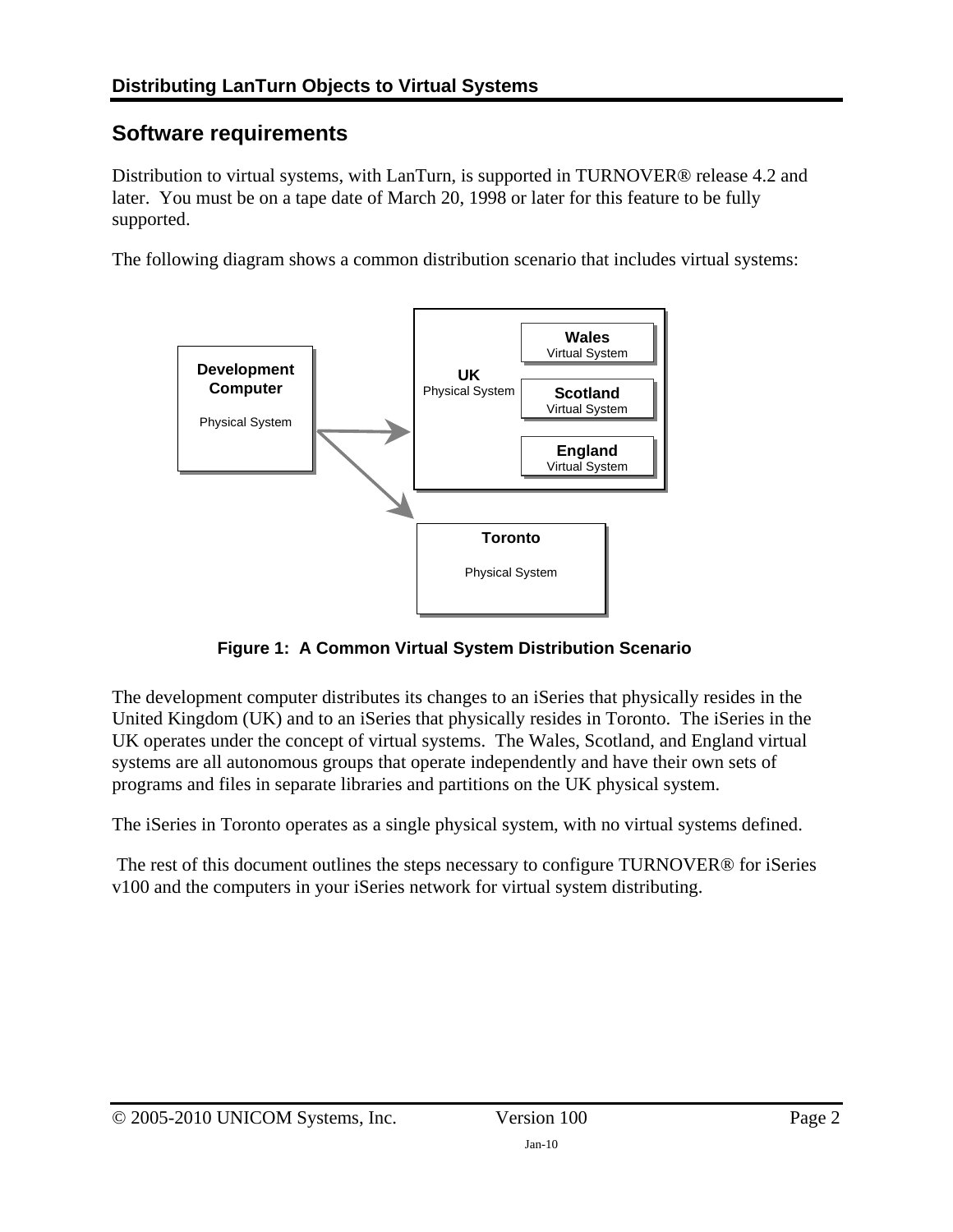## <span id="page-2-0"></span>**CONFIGURING TURNOVER® FOR ISERIES V100 FOR VIRTUAL SYSTEM DISTRIBUTING**

To configure TURNOVER® for iSeries v100 and your iSeries computers for distributing changes to virtual systems, you will do the following steps:

- 1. Create physical system definitions on the **development** computer.
- 2. Create virtual system definitions on the **development** computer.
- 3. **Distribute** the physical computer's system definition from the development computer to the remote production computers.
- 4. Create an application definition for the physical system on the **development** computer.
- 5. **Distribute** the application definition for the physical system to the remote production computers.
- <span id="page-2-2"></span>6. Create virtual system definitions on the **remote** production computer.
- <span id="page-2-3"></span>7. Create application definitions for the virtual systems on the **remote** production computers.
- <span id="page-2-1"></span>8. Add control records to virtual systems file TVIRSYSF.
- 9. Install and configure exit programs for Exits 1 and 11 on the **remote** production computers. (See Step **[8](#page-2-1)** for details.)
- 10. Ensure the target User ID used for distribution has form authority for the virtual applications on the **remote** production computers.

Each step of the procedure is described on the following pages.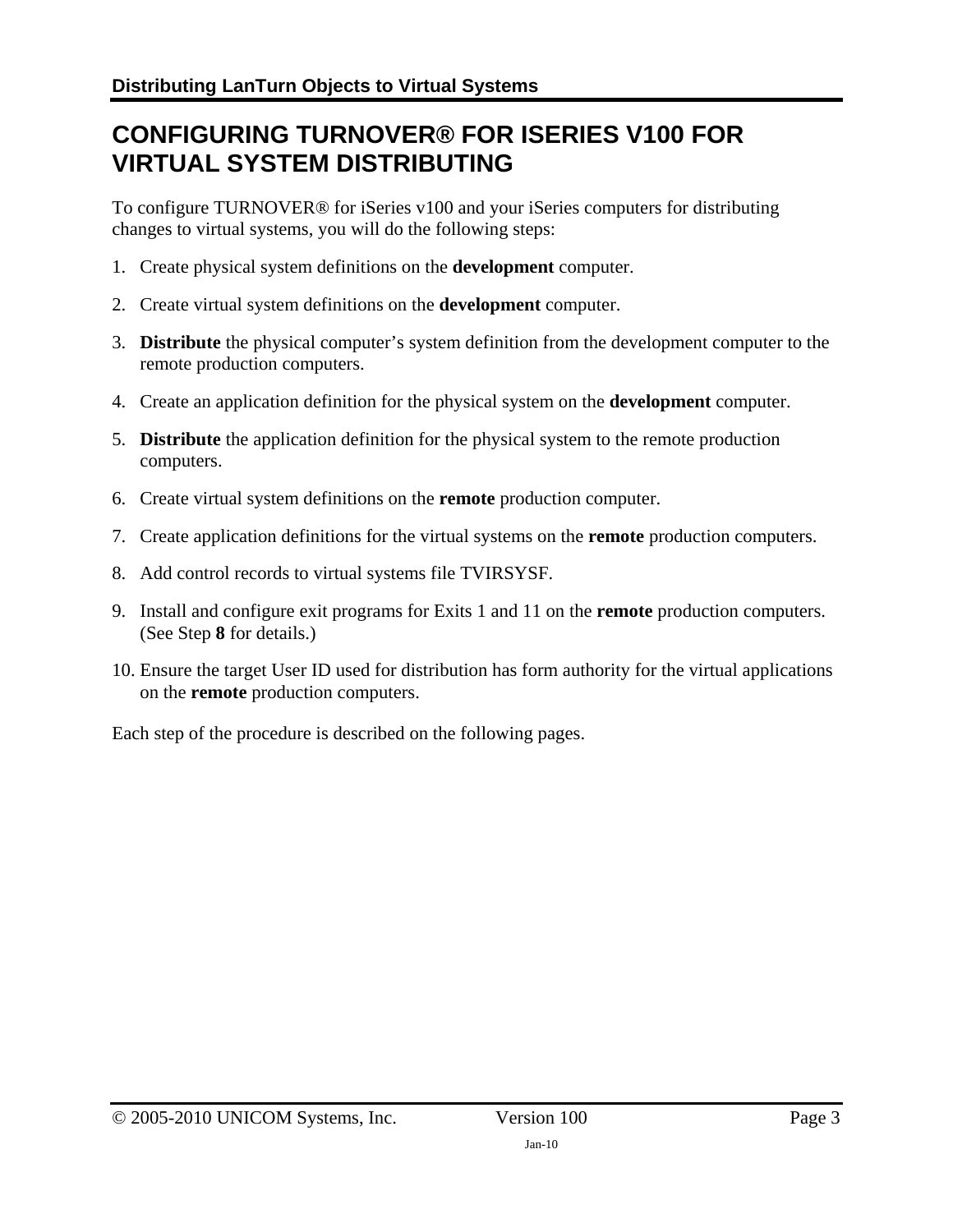### <span id="page-3-0"></span>**Step 1: Create physical system definitions on the development computer**

On your development computer, define a physical system for each target computer that must support this feature. Select option **11** from the TURNOVER® for iSeries v100 Main Menu, then option **1**, *Maintain system definitions*. Use **F6** to define the physical system as follows:

• In this example, we will define the physical computer for the UK as system SLSUK:

| 3/16/00<br>11:49:23                                                          | Add a System Definition                                                                                                                                                                                                                                                                                                                                                                                                                                                                                                                                                                                                                                                                                                                                                                                                               | OA.<br><b>YOURSYS</b> |
|------------------------------------------------------------------------------|---------------------------------------------------------------------------------------------------------------------------------------------------------------------------------------------------------------------------------------------------------------------------------------------------------------------------------------------------------------------------------------------------------------------------------------------------------------------------------------------------------------------------------------------------------------------------------------------------------------------------------------------------------------------------------------------------------------------------------------------------------------------------------------------------------------------------------------|-----------------------|
| Type choices, press Enter.                                                   |                                                                                                                                                                                                                                                                                                                                                                                                                                                                                                                                                                                                                                                                                                                                                                                                                                       |                       |
| System name SLSUK<br>System number *DEFAULT<br>Machine type 400<br>Model F70 | System description System Definition for SLSUK AS/400<br>Serial number 123456 Char, *LOCAL                                                                                                                                                                                                                                                                                                                                                                                                                                                                                                                                                                                                                                                                                                                                            |                       |
| F3=Exit F10=System number F12=Cancel                                         | $\begin{picture}(18,19) \put(0,0){\vector(1,0){100}} \put(15,0){\vector(1,0){100}} \put(15,0){\vector(1,0){100}} \put(15,0){\vector(1,0){100}} \put(15,0){\vector(1,0){100}} \put(15,0){\vector(1,0){100}} \put(15,0){\vector(1,0){100}} \put(15,0){\vector(1,0){100}} \put(15,0){\vector(1,0){100}} \put(15,0){\vector(1,0){100}} \put(15,0){\vector(1,0){100}} \$<br>$City/State/Zip \dots \dots \dots$<br>$\texttt{Country/FPC} \hspace{1.5cm} \ldots \hspace{1.5cm} \ldots \hspace{1.5cm} \ldots \hspace{1.5cm} \ldots \hspace{1.5cm} \ldots \hspace{1.5cm} \ldots \hspace{1.5cm} \ldots \hspace{1.5cm} \ldots \hspace{1.5cm} \ldots \hspace{1.5cm} \ldots \hspace{1.5cm} \ldots \hspace{1.5cm} \ldots \hspace{1.5cm} \ldots \hspace{1.5cm} \ldots \hspace{1.5cm} \ldots \hspace{1.5cm} \ldots \hspace{1.5cm} \ldots \hspace{1.5$ |                       |

• Fill in the system information on this panel, then press **Enter**. The *System Send Distribution Defaults* panel appears:

| 3/16/00<br>System Send Distribution Defaults<br>OA.<br>11:50:59<br><b>YOURSYS</b>                                                                                                                                                                                                                                                                                                                                                                                                                                                                                                                                   |
|---------------------------------------------------------------------------------------------------------------------------------------------------------------------------------------------------------------------------------------------------------------------------------------------------------------------------------------------------------------------------------------------------------------------------------------------------------------------------------------------------------------------------------------------------------------------------------------------------------------------|
| System Definition for SLSUK AS/400<br>System name SLSUK<br>System number                                                                                                                                                                                                                                                                                                                                                                                                                                                                                                                                            |
| Target user id and address TURNOVER SLSUK UserId-Address<br>Distribution device *SNADS<br>Device, *SNADS, *NONE<br>Distribute application definitions N<br>Y, N<br>Distribute source N<br>Y, N<br>Distribute objects Y<br>Y, N<br>Automatically distribute forms Y<br>Y, N<br>Distribution job schedule time * CURRENT<br>*CURRENT, hhmmss<br>Schedule elapsed action *SBMRLS<br>*NEXTDAY, *SBMHLD,<br>Submit received forms automatically N<br>Y, N, *RMTDFTS<br>Receive logs back N<br>Y, N, *RMTDFTS<br>Receive confirmations back N<br>Y, N, *RMTDFTS<br>Receive forms method * AUTOSTART *AUTOSTART, *PASSTHRU |
| $F3 = Exit$ $F12 = Cance1$                                                                                                                                                                                                                                                                                                                                                                                                                                                                                                                                                                                          |

• Type the distribution defaults specific to this system, then press **Enter**.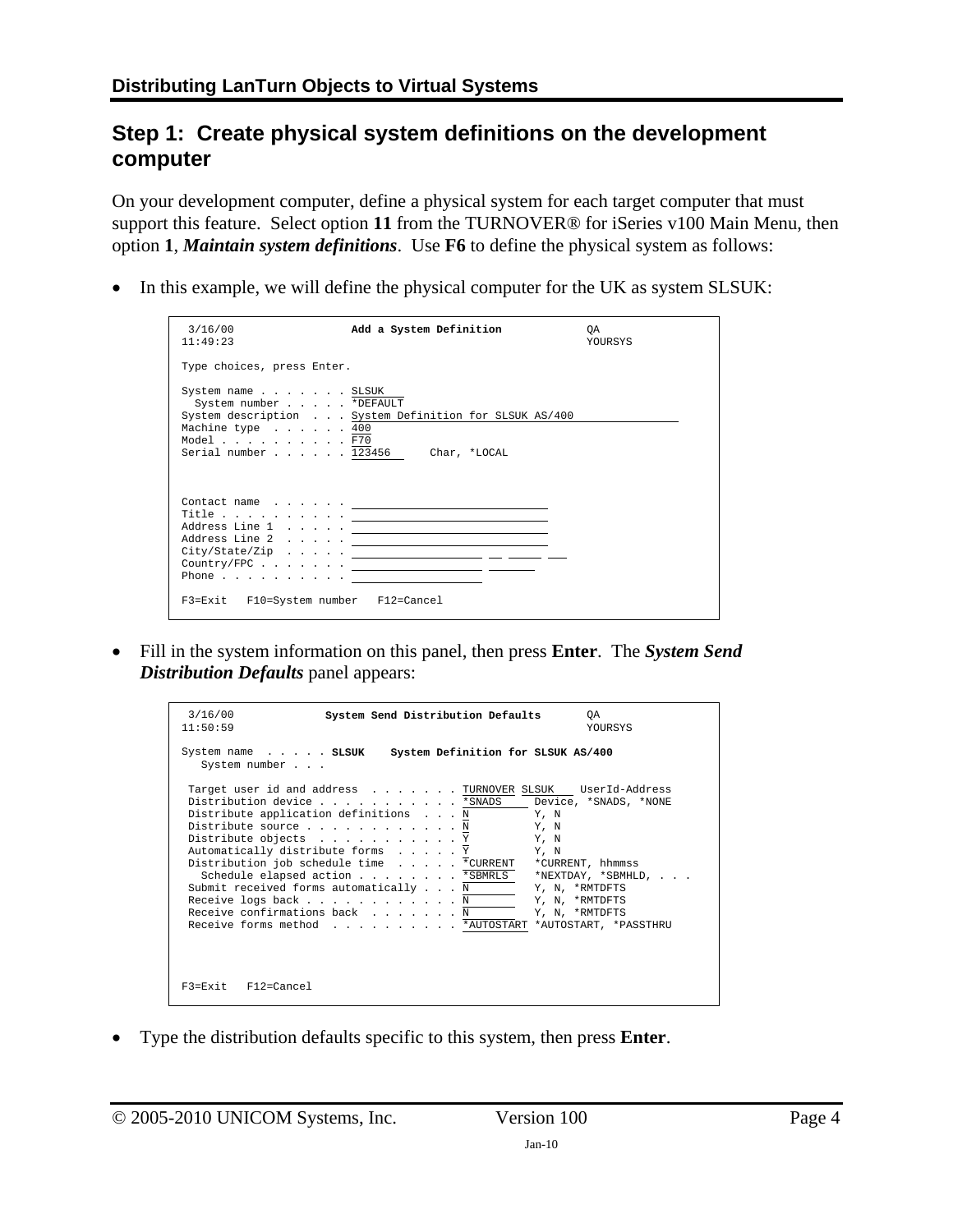## <span id="page-4-0"></span>**Step 2: Create virtual system definitions on the development computer**

• Now define the virtual systems on the physical production computer. From the *Maintain System Definitions* panel, use **F6** to add the first virtual system. In our example, we will add the virtual system for Wales, **\*VWALES**:

| Type choices, press Enter.<br>System name *VWALES<br>System number *DEFAULT<br>System description Virtual System Definition for Wales<br>Machine type 400<br>Model 400<br>Serial number *VWALES Char, *LOCAL<br>$\begin{array}{cccccccccccccc} \texttt{Context name} & . & . & . & . & . & \underline{\hspace{1.5cm}} & & & & & & & & & \texttt{---} \end{array}$<br>${\bf Title} \; . \; . \; . \; . \; . \; . \; . \; . \; . \; . \; . \; . \; \underline{\hspace{1cm}} \underline{\hspace{1cm}} \underline{\hspace{1cm}} \underline{\hspace{1cm}} \underline{\hspace{1cm}} \underline{\hspace{1cm}} \underline{\hspace{1cm}} \underline{\hspace{1cm}} \underline{\hspace{1cm}} \underline{\hspace{1cm}} \underline{\hspace{1cm}} \underline{\hspace{1cm}} \underline{\hspace{1cm}} \underline{\hspace{1cm}} \underline{\hspace{1cm}} \underline{\hspace{1cm}} \underline{\hspace{1cm}} \underline{\hspace{1cm}} \underline{\hspace{1cm}} \underline{\hspace{1$<br>$City/State/Zip \dots \dots \dots$<br>Phone $\ldots$ <u>_____________</u> _______ | 3/16/00<br>11:52:36 | Add a System Definition | 0A<br><b>YOURSYS</b> |
|--------------------------------------------------------------------------------------------------------------------------------------------------------------------------------------------------------------------------------------------------------------------------------------------------------------------------------------------------------------------------------------------------------------------------------------------------------------------------------------------------------------------------------------------------------------------------------------------------------------------------------------------------------------------------------------------------------------------------------------------------------------------------------------------------------------------------------------------------------------------------------------------------------------------------------------------------------------------------------------------------------------------------------------------------------|---------------------|-------------------------|----------------------|
|                                                                                                                                                                                                                                                                                                                                                                                                                                                                                                                                                                                                                                                                                                                                                                                                                                                                                                                                                                                                                                                        |                     |                         |                      |
|                                                                                                                                                                                                                                                                                                                                                                                                                                                                                                                                                                                                                                                                                                                                                                                                                                                                                                                                                                                                                                                        |                     |                         |                      |
| F3=Exit F10=System number F12=Cancel                                                                                                                                                                                                                                                                                                                                                                                                                                                                                                                                                                                                                                                                                                                                                                                                                                                                                                                                                                                                                   |                     |                         |                      |

#### **IMPORTANT!**

The virtual system name and serial number must start with "**\*V**" (quotes not included). Also, virtual system definitions are different from other system definitions in that the serial number is NOT the physical system's serial number. The serial number for a virtual system definition is the virtual system name.

• Type the system information and press **Enter**.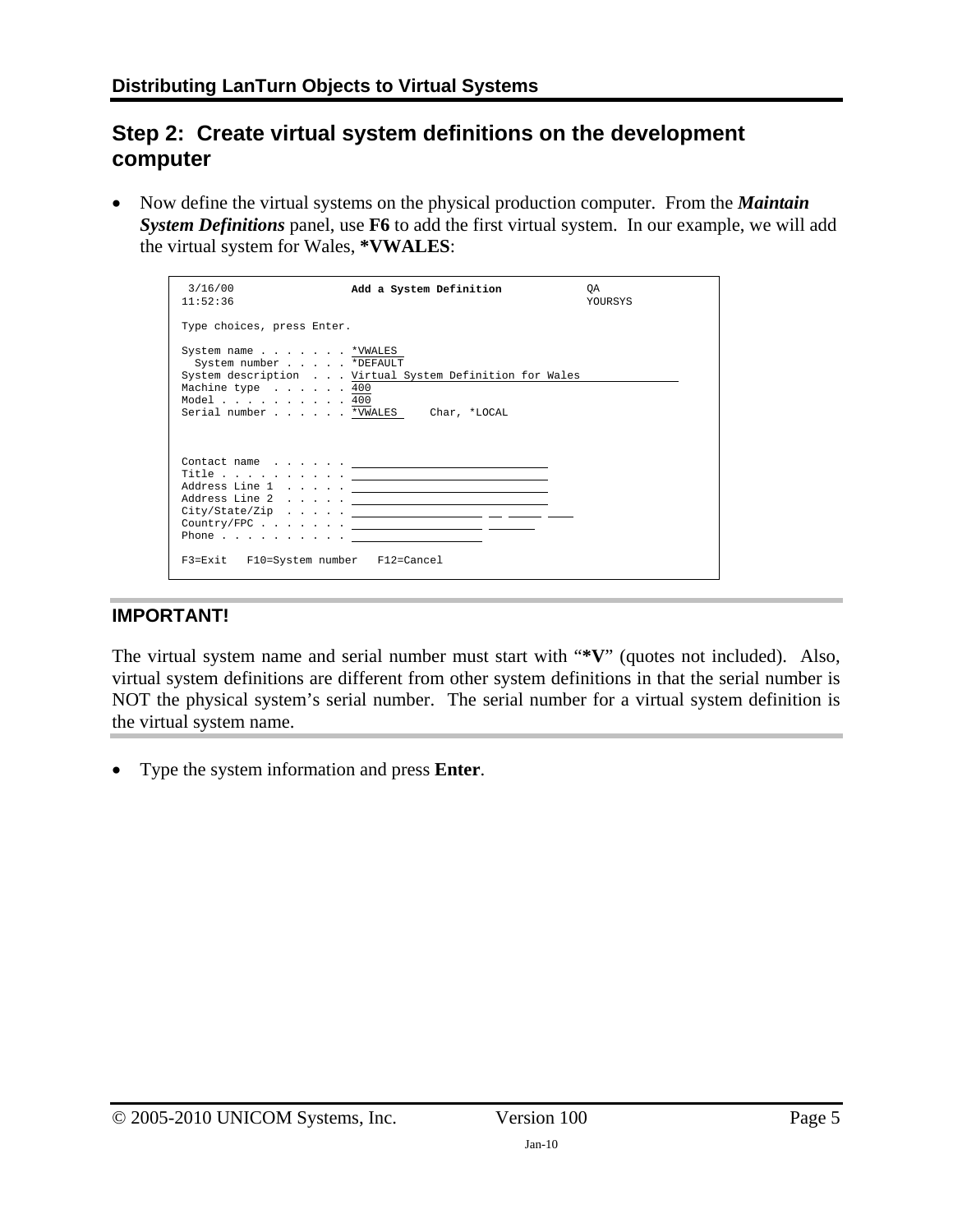The *System Send Distribution Defaults* panel appears:

| 3/16/00<br>System Send Distribution Defaults<br>0A<br>11:53:37                                                                                                                                                                                                                                                                                                                                                                                                                                                       | YOURSYS               |                                                                                              |
|----------------------------------------------------------------------------------------------------------------------------------------------------------------------------------------------------------------------------------------------------------------------------------------------------------------------------------------------------------------------------------------------------------------------------------------------------------------------------------------------------------------------|-----------------------|----------------------------------------------------------------------------------------------|
| System name * VWALES Virtual System Definition for Wales<br>System number<br>Target user id and address TURNOVER FWALES UserId-Add *NONE.                                                                                                                                                                                                                                                                                                                                                                            |                       | In virtual system definitions,<br>the <b>Distribution device</b><br>parameter must be set to |
| Distribution device *NONE<br>Distribute application definitions N<br>Y, N<br>Distribute source N<br>Y, N<br>Distribute objects Y<br>Y, N<br>Automatically distribute forms Y<br>Y, N<br>Distribution job schedule time * CURRENT * CURRENT, hhmmss<br>Schedule elapsed action *SBMRLS *NEXTDAY, *SBMHLD,<br>Submit received forms automatically N Y, N, *RMTDFTS<br>Receive logs back N $Y, N, *RMTDFTS$<br>Receive confirmations back Y<br>Y, N, *RMTDFTS<br>Receive forms method * AUTOSTART *AUTOSTART, *PASSTHRU | Device, *SNADS, *wore |                                                                                              |
| F3=Exit<br>F12=Cancel                                                                                                                                                                                                                                                                                                                                                                                                                                                                                                |                       |                                                                                              |

• Repeat the definition process until you have defined the same number of virtual systems as resides on the physical computer. In our example, we would also add additional definitions for England and Scotland (systems **\*VENGL** and **\*VSCOT**).

After you have defined all the required virtual systems, the *Maintain System Definitions* panel looks like this:

| 3/16/00<br>11:56:00                                                          |                                                       | Maintain System Definitions                                                                                                                                                                                                                                                                                                                              | ΟA<br>YOURSYS |                                                                                                                                                                                     |
|------------------------------------------------------------------------------|-------------------------------------------------------|----------------------------------------------------------------------------------------------------------------------------------------------------------------------------------------------------------------------------------------------------------------------------------------------------------------------------------------------------------|---------------|-------------------------------------------------------------------------------------------------------------------------------------------------------------------------------------|
| System<br>*VENGL<br>*VSCOT<br>*VWALES<br><b>BOGGS</b><br>510<br><b>SLSUK</b> | Device<br>*NONE<br>*NONE<br>*NONE<br>*SNADS<br>*SNADS | 2=Change 4=Delete 7=Application definitions 9=Distribution defaults<br>12=Distribute System 13=Change DDMF definitions 16=Distributed Application<br>System Description<br>Virtual System Definition for England<br>Virtual System Definition for Scotland<br>Virtual System Definition for Wales<br>$BOGGS - 5.2$<br>System Definition for SLSUK AS/400 |               | Virtual system definitions<br>for England, Scotland,<br>and Wales that are on the<br>UK physical computer.<br>Physical system definition<br>for the physical computer<br>in the UK. |
| $F3 = Fx i t$                                                                | F6=Add System Definition                              | $F12 = Cancel$                                                                                                                                                                                                                                                                                                                                           |               |                                                                                                                                                                                     |

System SLSUK represents the definition of the physical computer; systems **\*VENGL**, **\*VSCOT**, and **\*VWALES** represent the virtual systems. In addition, note that the physical system, SLSUK, has the device defined as **\*SNADS**. The virtual systems for England, Scotland, and Wales has the device defined as **\*NONE**.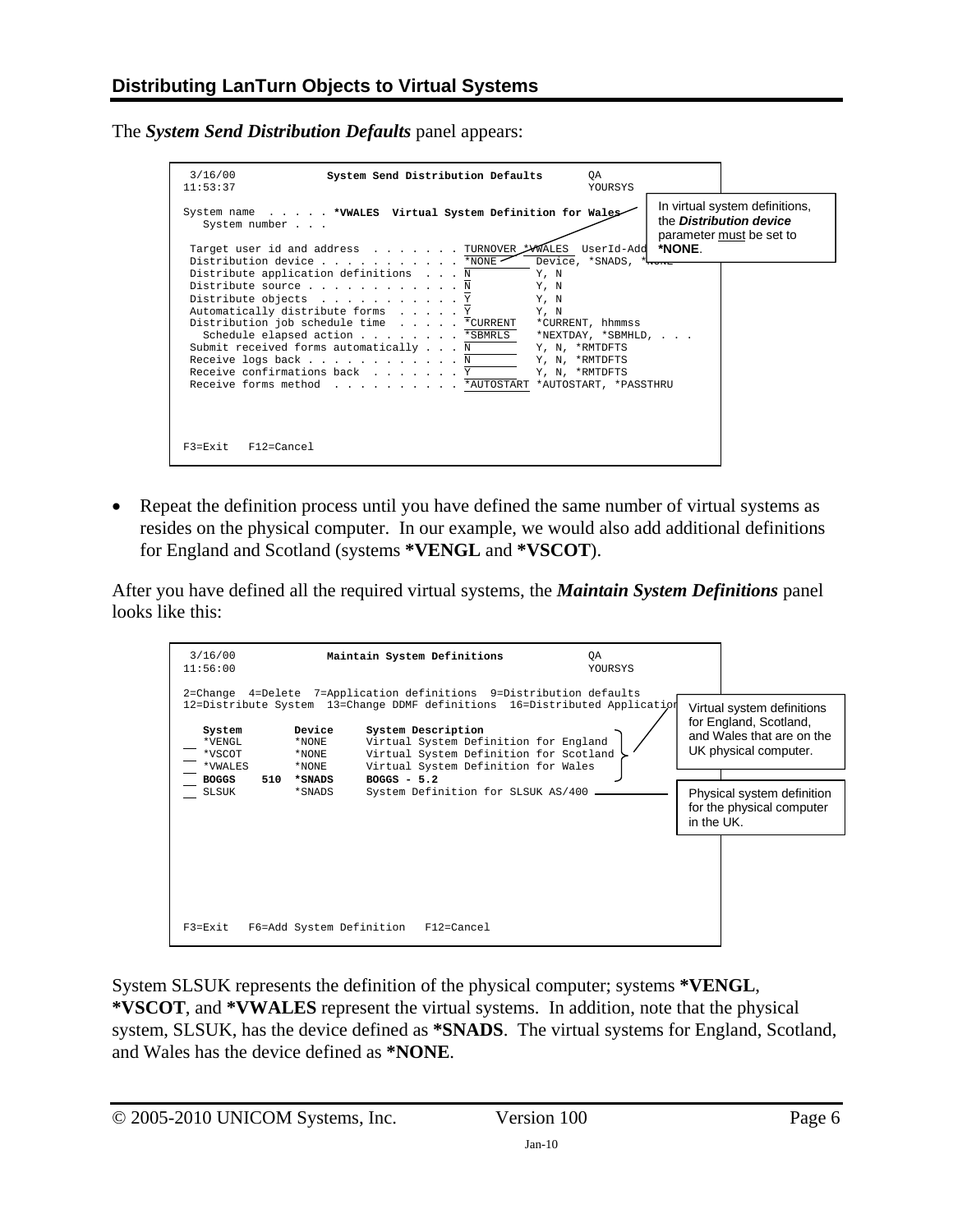### <span id="page-6-0"></span>**Step 3: Distribute the physical computer's system definition from the development computer to the remote production computer**

Next, distribute the physical system's definition to the remote computer. In our example, we are distributing the definition for system SLSUK from our development computer to the remote production computer, SLSUK itself.

• From the *Maintain System Definitions* panel, use option **12** to distribute the system definition. (You can also access the Remote Configuration Wizard from option **7** on the Distribution Menu.)

#### *The virtual system definitions cannot be distributed using option 12 and therefore must be created on the remote production computer.* Step **[6](#page-2-2)** addresses this issue.

Remember that the system definition of the development computer must reside on each production computer where distribution between the two systems will take place. If you have not done so already, use option **12** to distribute the development computer's system definition to each production computer.

## <span id="page-6-1"></span>**Step 4: Create application definition for the physical system on the development computer**

• Using option 1 on the TURNOVER<sup>®</sup> for iSeries v100 Main Menu, create the application definition for the physical system (SKSUK) on your development computer. In our example, application TO is created with two levels, level 1 and level 2. Level 2 distributes to the production computer.

| Work with Application Definition<br>3/16/00<br>OA<br>Appl: TO Rel: Ver:<br>SYSTEM: YOURSYS<br>Description LANSA UK<br>Emergency $\ldots$ $\ldots$ N |               |
|-----------------------------------------------------------------------------------------------------------------------------------------------------|---------------|
| Type options, press Enter.<br>2=Change 3=Copy 4=Delete 5=View 6=Print 7=Rename<br>20=Sbm XRef 21=Lock/unlock 22=Distribute App 23=Sbm initial build |               |
| Lock XRef<br>Opt Lev Description                                                                                                                    |               |
| 1 LANSA UK Level 1<br>N<br>N                                                                                                                        |               |
| 2 LANSA UK Level 2 Distribution to UK N N                                                                                                           |               |
|                                                                                                                                                     |               |
|                                                                                                                                                     | <b>Bottom</b> |
| F3=Exit F5=Refresh F6=Create level F12=Cancel F14=WRKSBMJOB                                                                                         |               |
| F16=User options F21=Command line F23=More options                                                                                                  |               |

(Application definitions for the virtual systems are created on the remote production computer(s), as described in Step **[7](#page-2-3)**.)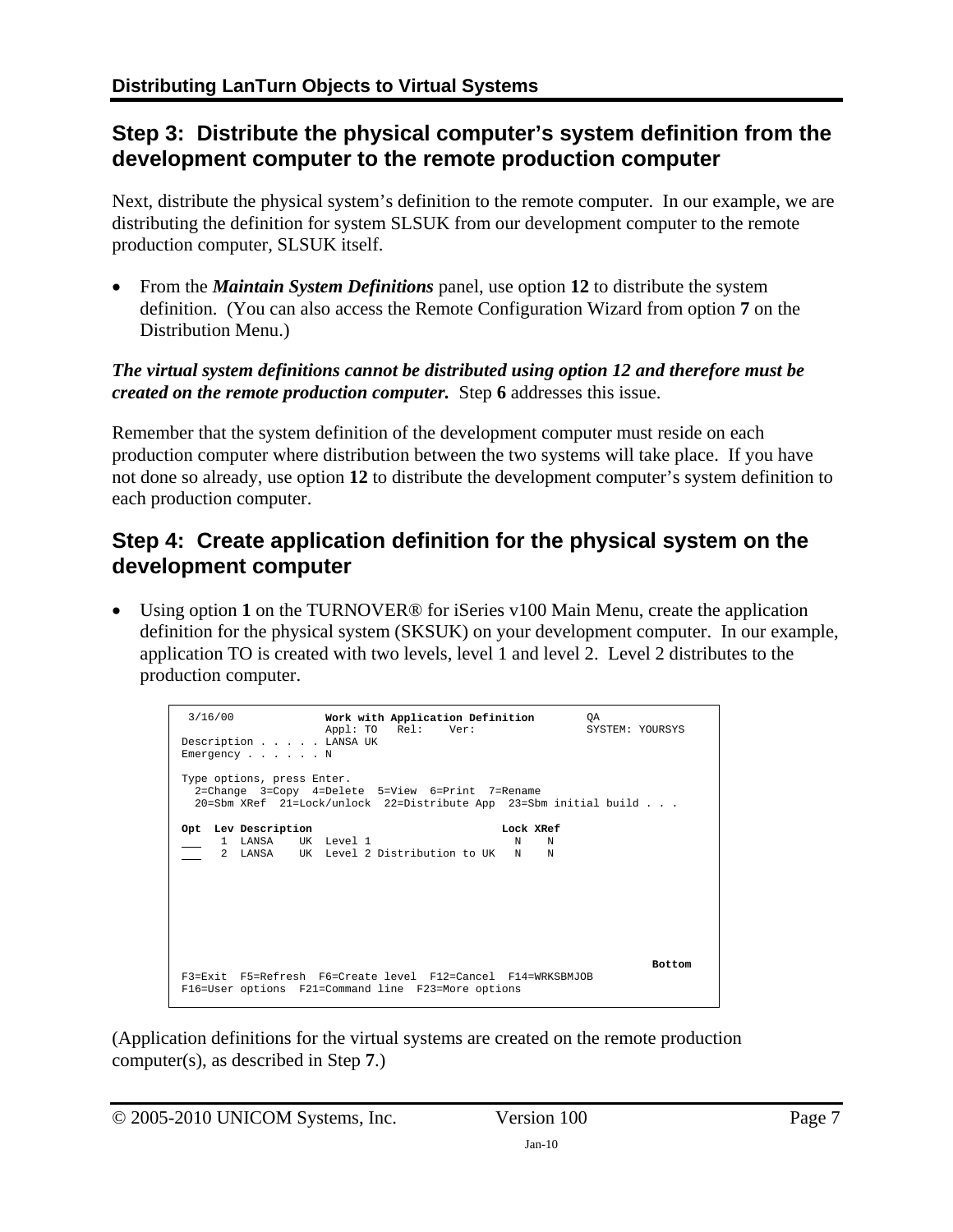### <span id="page-7-0"></span>**Step 5: Distribute the application definition for the physical system to the remote production computers**

• Once the application definition has been created on the development computer, you can use option **22** to distribute level 2 of the application definition to the production computer. (You can also access the Remote Configuration Wizard to distribute the application definition from option **7** on the Distribution Menu.)

## <span id="page-7-1"></span>**SIGN ON TO THE REMOTE PRODUCTION COMPUTER**

#### <span id="page-7-2"></span>**Step 6: Create virtual system definitions on the remote production computer**

- Sign on to each production computer to define the virtual systems residing on that computer.
- Select option **11** from the TURNOVER® for iSeries v100 Main Menu, then option **1**, *Maintain System Definitions*.
- Use **F6** to define the virtual systems as they were defined on your development computer:

| 3/16/00<br>11:59:04                   |                                   | Maintain System Definitions                                                                                                                                                                                                                                                                       | ΟA<br><b>SLSUK</b> |           |                                                                                                                |
|---------------------------------------|-----------------------------------|---------------------------------------------------------------------------------------------------------------------------------------------------------------------------------------------------------------------------------------------------------------------------------------------------|--------------------|-----------|----------------------------------------------------------------------------------------------------------------|
| System<br>*VENGL<br>*VSCOT<br>*VWALES | Device<br>*NONE<br>*NONE<br>*NONE | 2=Change 4=Delete 7=Application definitions 9=Distribution defaults<br>12=Distribute System 13=Change DDMF definitions 16=Distributed Applicatio<br>System Description<br>Virtual System Definition for England<br>Virtual System Definition for Scotland!<br>Virtual System Definition for Wales |                    |           | System definitions for<br>England, Scotland, and<br>Wales need to be<br>created on the<br>production computer. |
| 510<br><b>BOGGS</b><br><b>SLSUK</b>   | *SNADS<br>*SNADS                  | $BOGGS - 5.2$<br>System Definition for SLSUK AS/400                                                                                                                                                                                                                                               |                    | computer. | System definition for the<br>development computer<br>on the production                                         |
| $F3 = Fx i t$                         | F6=Add System Definition          | F12=Cancel                                                                                                                                                                                                                                                                                        |                    |           |                                                                                                                |

Remember, all the system definitions on the production computer **must** match the corresponding system definitions on the development computer.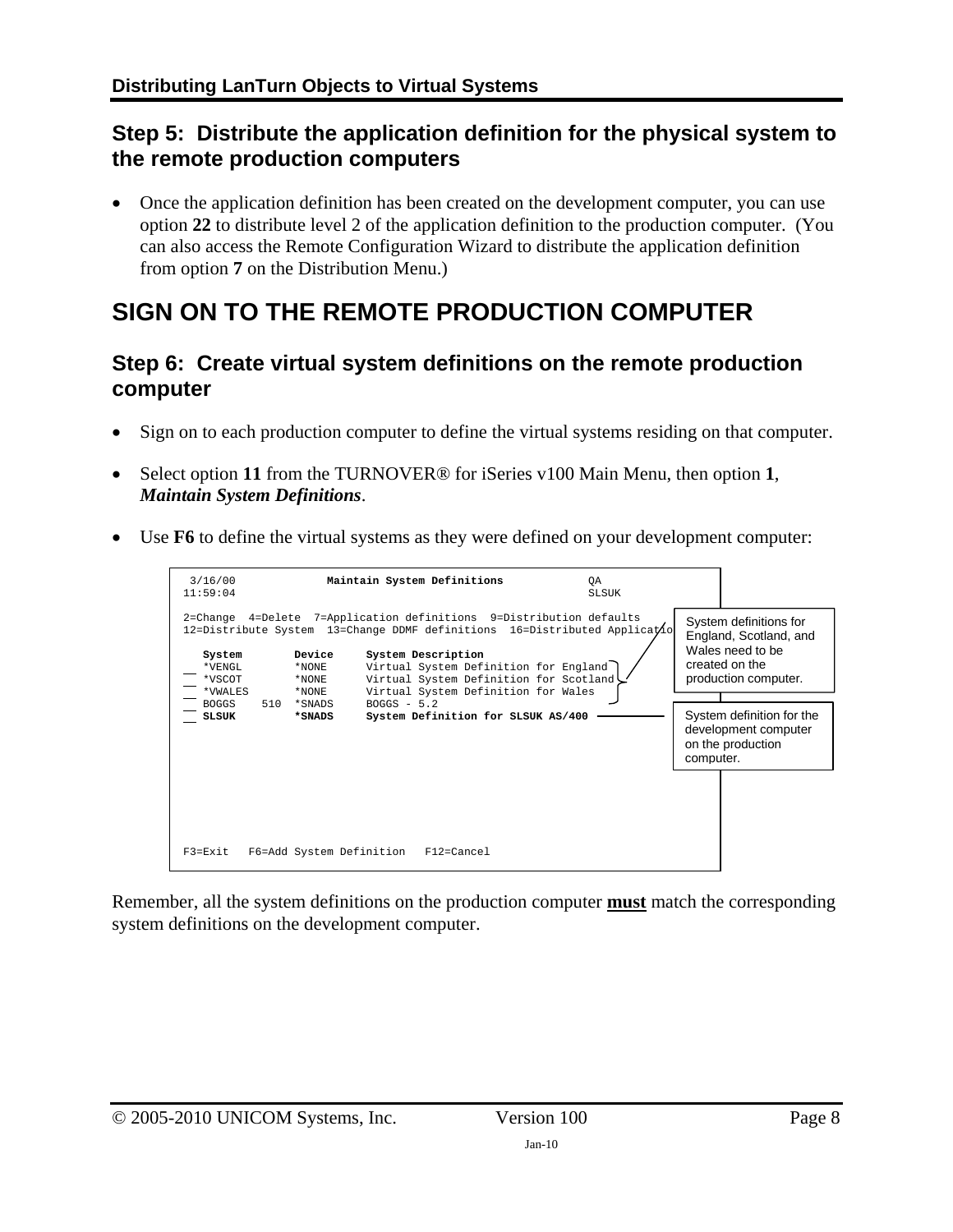## <span id="page-8-0"></span>**Step 7: Create application definitions for virtual systems on the remote production computer**

Assign application version numbers to the applications that will distribute to your virtual systems.

**Note:** Remember, when you add the virtual system control records to file TVIRSYSF (see Step **[8](#page-2-1)**), the versions you enter must match the versions you use for your virtual applications.



On the production computer, application definitions must be created for each virtual system. (As mentioned earlier, they cannot be distributed to the production computer from the development computer.) The *Version* parameter differentiates these application definitions by associating them with the correct virtual system, which you specify in file TVIRSYSF (see Step **[8](#page-2-1)**).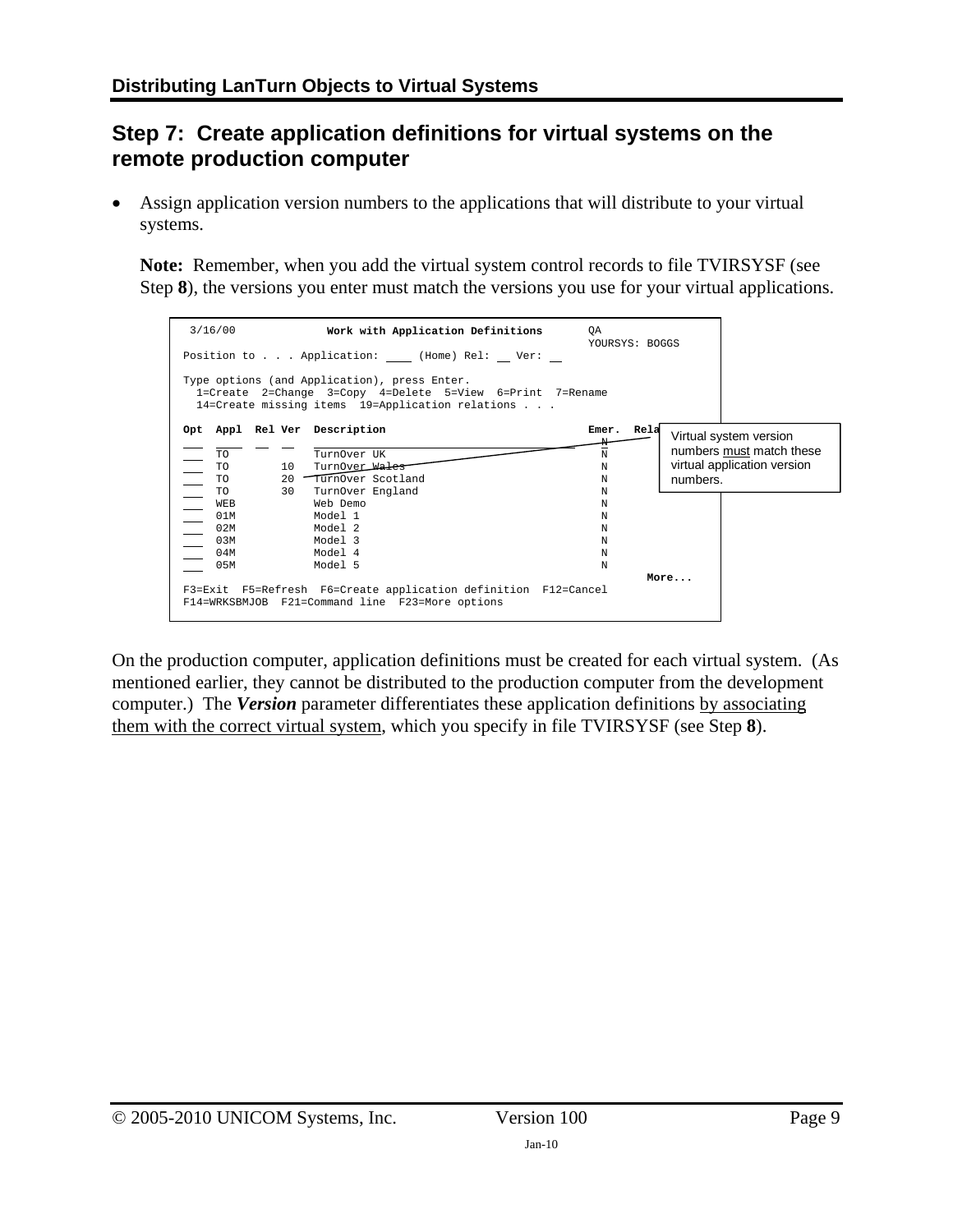### <span id="page-9-0"></span>**Step 8: Add control records to virtual systems file TVIRSYSF**

On the *receiving* (remote) computer, you must populate file TVIRSYSF (in the TURNOVER® for iSeries v100 data library) with entries for each virtual system. You can do this using DFU, DBU, SQL, a user program, or some other utility that enables the update of data in a file. You need to add the records to the file as shown in this panel:

| WORK WITH DATA IN A FILE<br>Format : TVIRSYS                                                                                                                                                  |                                      | Mode: ENTRY<br>File : TVIRSYSF     |  |
|-----------------------------------------------------------------------------------------------------------------------------------------------------------------------------------------------|--------------------------------------|------------------------------------|--|
| Physical System Name: SLSUK<br>Physical System #:<br>Virtual System Name:<br>Virtual System #:<br>Virtual Version:<br>Reserved 1:<br>Reserved 1:<br>Reserved 1:<br>Reserved 1:<br>Reserved 1: | 0<br>*VWALES<br>$\overline{0}$<br>10 |                                    |  |
| $F3 = Exit$<br>$F9 = Tn$ sert                                                                                                                                                                 | F5=Refresh<br>$F10 = Entry$          | F6=Select format<br>$F11 = Change$ |  |

#### **IMPORTANT!**

The virtual system name and number must match the virtual system definition created in Step **[6](#page-2-2)**. The *version* must match the version used in the application definition that you created in Step **[7](#page-2-3)**.

In our example, there are three entries in file TVIRSYSF. The entry for Scotland is shown below; the entry for England is shown on the next page.

| WORK WITH DATA IN A FILE<br>Format : TVIRSYS                                                                                                                                                  |                                                         | Mode: ENTRY<br>File $\ldots$ . : | TVIRSYSF |
|-----------------------------------------------------------------------------------------------------------------------------------------------------------------------------------------------|---------------------------------------------------------|----------------------------------|----------|
| Physical System Name: SLSUK<br>Physical System #:<br>Virtual System Name:<br>Virtual System #:<br>Virtual Version:<br>Reserved 1:<br>Reserved 1:<br>Reserved 1:<br>Reserved 1:<br>Reserved 1: | $\mathbf 0$<br>*VSCOT<br>$\mathbf 0$<br>20 <sub>2</sub> |                                  |          |
| $F3 = Fx i t$<br>F9=Insert                                                                                                                                                                    | F5=Refresh<br>$F10 = Entry$                             | F6=Select format<br>F11=Change   |          |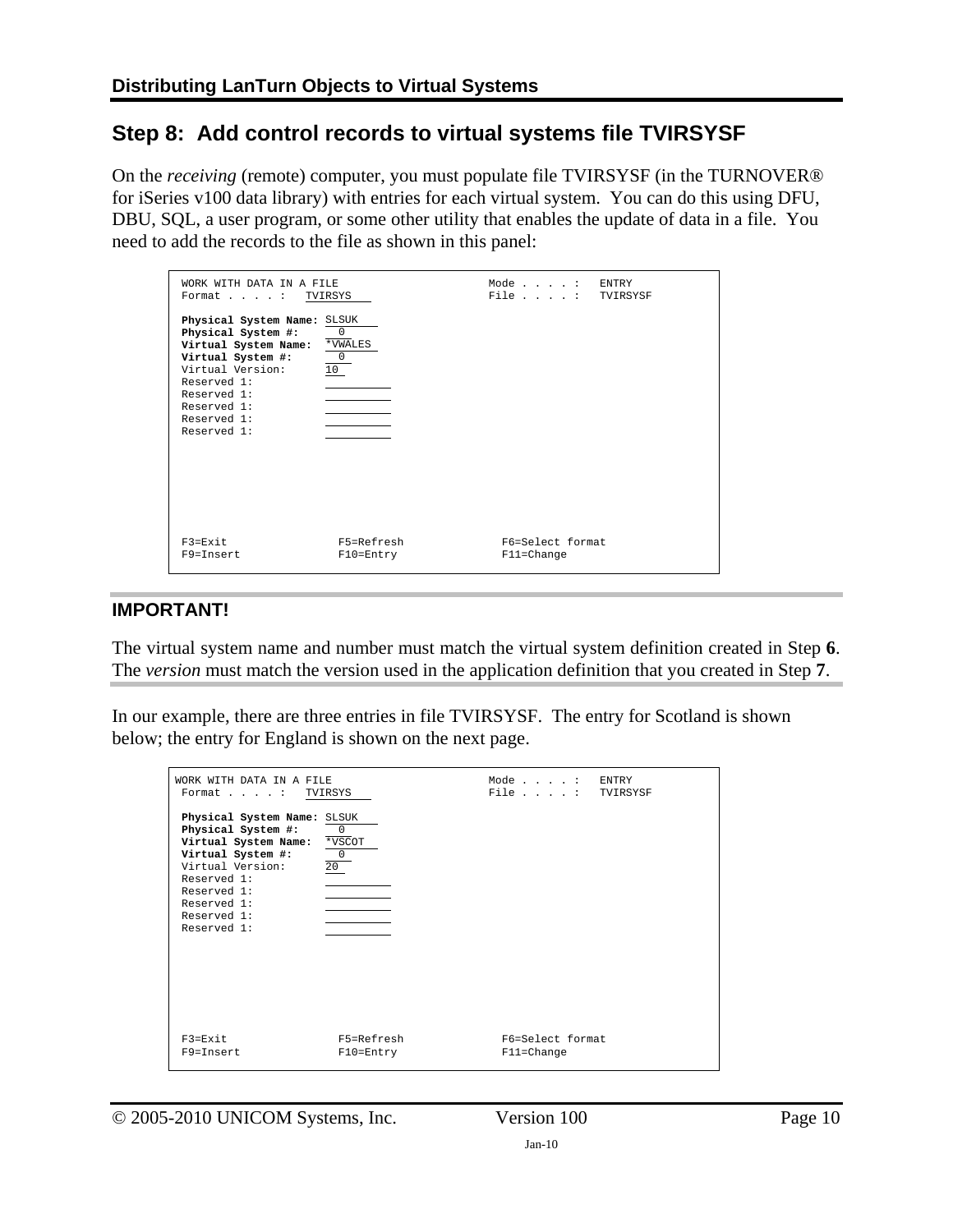| WORK WITH DATA IN A FILE<br>Format : TVIRSYS                                                                                                                                                  |                                                                | Mode: ENTRY<br>File : TVIRSYSF |  |
|-----------------------------------------------------------------------------------------------------------------------------------------------------------------------------------------------|----------------------------------------------------------------|--------------------------------|--|
| Physical System Name: SLSUK<br>Physical System #:<br>Virtual System Name:<br>Virtual System #:<br>Virtual Version:<br>Reserved 1:<br>Reserved 1:<br>Reserved 1:<br>Reserved 1:<br>Reserved 1: | $\overline{\phantom{a}}$ 0<br>$*$ VENG<br>$\overline{0}$<br>30 |                                |  |
| $F3 = Fx i t$<br>F9=Insert                                                                                                                                                                    | F5=Refresh<br>$F10 = Entry$                                    | F6=Select format<br>F11=Change |  |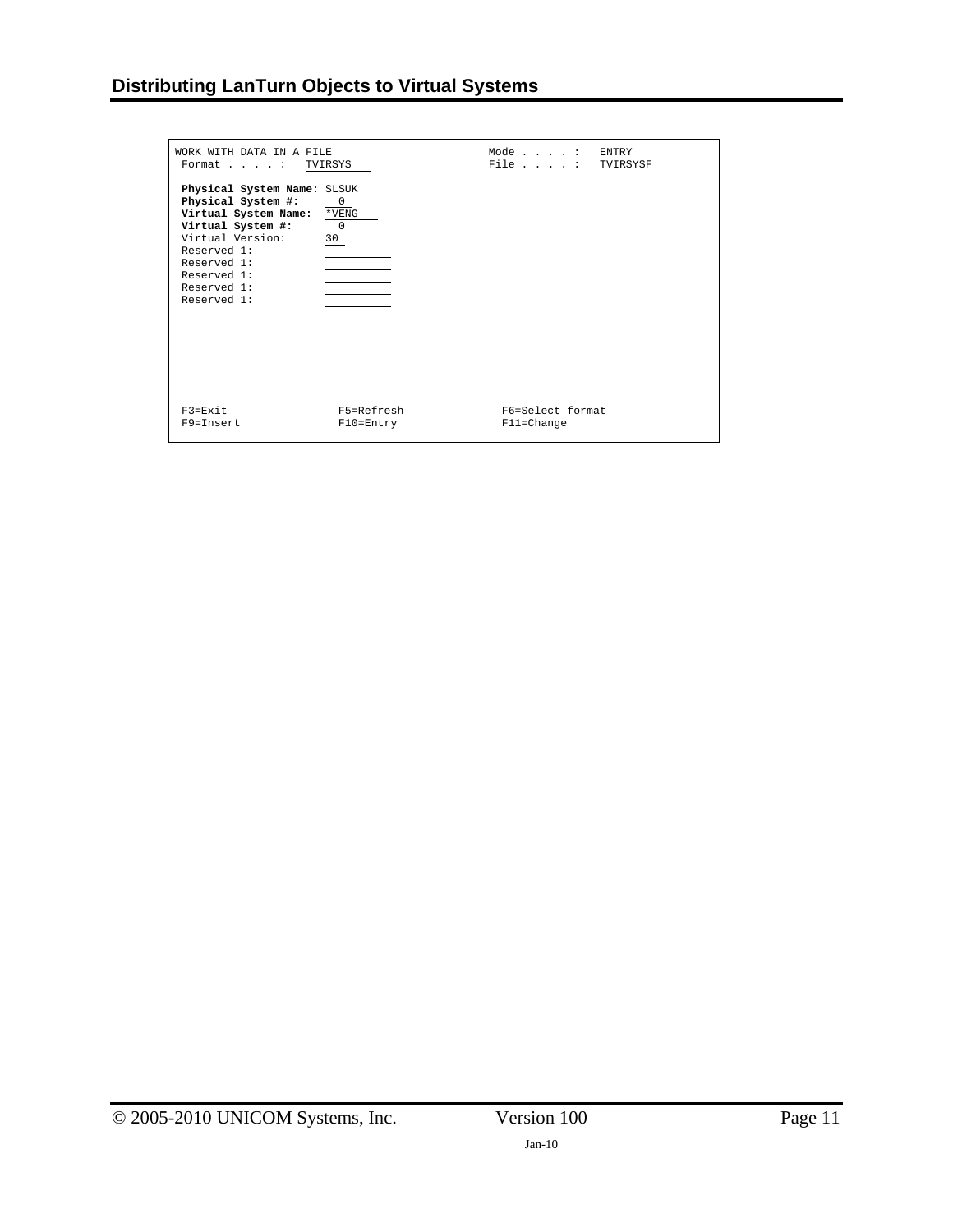

#### <span id="page-11-0"></span>**A schematic of the virtual system setup in our example**

**Figure 2: Sample Application Schematic for Virtual System Distribution** 

Referring to the schematic, the target partitions for applications TO Ver 10, TO Ver 20, and TO Ver 30 do not necessarily have to be production partitions. They could be QA or STAGING partitions. Your applications might include additional levels (after level 2) to promote to STAGING, PRODUCTION, and so on.

In our example, application TO level 2 (which is the application definition for the physical system) has a target partition named HLD. From the HLD partition, the information will be copied into the virtual system libraries.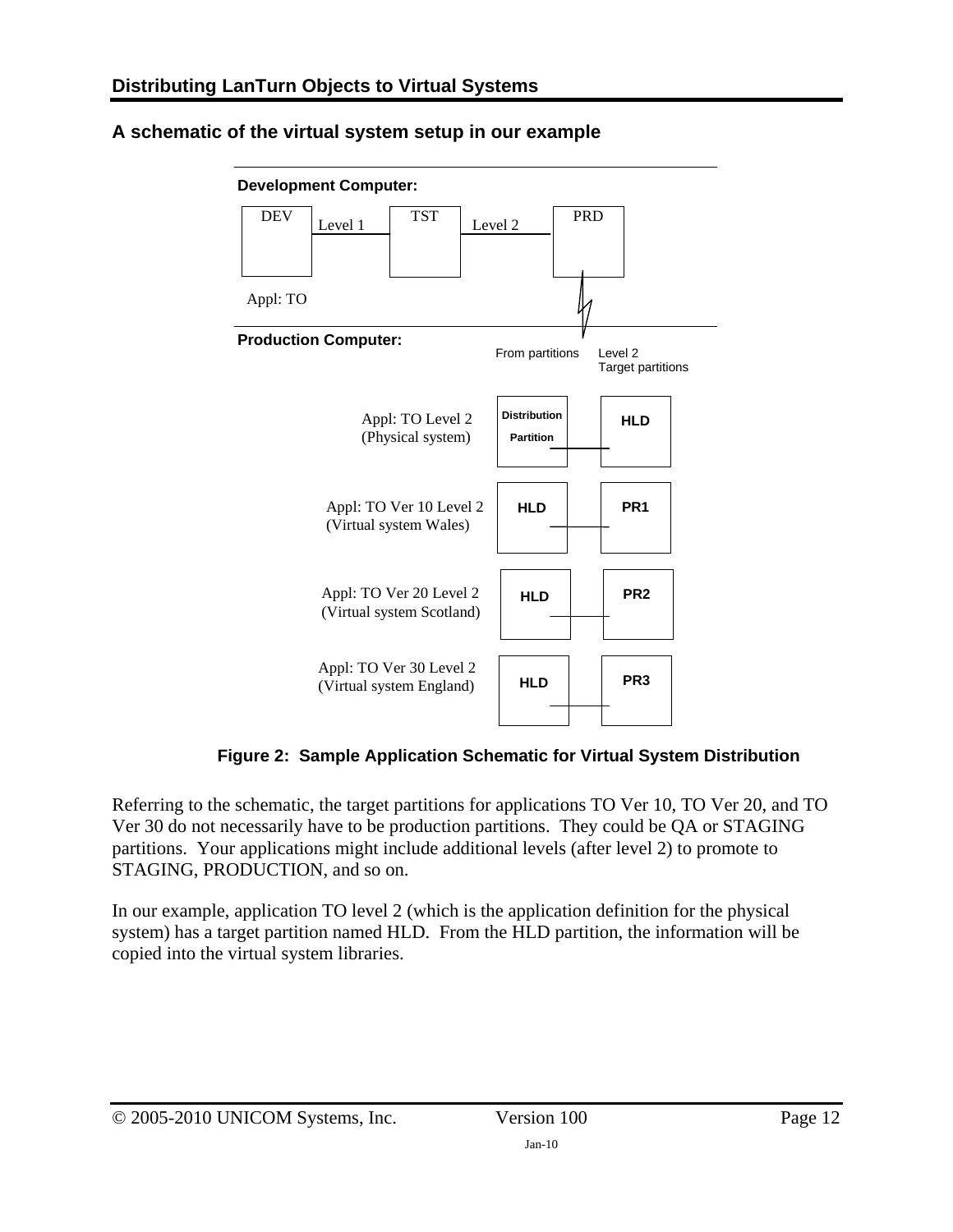Now consider our example. Once all the application definitions have been defined for the physical system and all the virtual systems on the production computer, the *Work with Application Definitions* panel on the remote system will look something like this:

| 3/16/00                                                                                                                                                       | Work with Application Definitions Your Company, Inc.                          | <b>YOURSYS</b>                       |  |  |
|---------------------------------------------------------------------------------------------------------------------------------------------------------------|-------------------------------------------------------------------------------|--------------------------------------|--|--|
|                                                                                                                                                               | Position to Application: Rel: Ver: Lev:                                       |                                      |  |  |
| Type options (and Application), press Enter.<br>1=Create 2=Change 3=Copy 4=Delete 5=View 6=Print 7=Rename<br>14=Create missing items 19=Application relations |                                                                               |                                      |  |  |
|                                                                                                                                                               | Opt Appl Rel Ver Lev Description                                              | Relations<br>Emer                    |  |  |
| <b>TO</b><br>TO.<br>$\equiv$<br>TO.<br><b>TO</b>                                                                                                              | 2 LANSA Hold<br>10 2 LANSA Wales<br>20 2 LANSA Scotland<br>30 2 LANSA England | N<br>N<br>N<br>N<br>N<br>N<br>N<br>N |  |  |
| F3=Exit F5=Refresh F6=Create application definition F12=Cancel<br>F14=WRKSBMJOB F16=User options F21=Command line F23=More options                            |                                                                               |                                      |  |  |

The TO Ver 0 will promote to the HOLD partition.

This is what the library and partition defaults for our application TO level 2 would look like:

```
 3/16/00 Library and Partition Defaults QA 
 12:17:00 Application: TO Rel: Ver: Lev: 2 SYSTEM: YOURSYS 
 Type choices, press Enter. 
 Data objects Target library . . . . . . . . . . . HLDDATA 
Target partition . . . . . . . . . . . . . . . . HLD<br>Target Lansa library . . . . . . . . . . . . . DC@PGMLIB
Data objects From library . . . . . . . . . . . .
From partition . . . . . . . . . . . .
From Lansa library . . . . . . . . . . . . . . .
 F3=Exit F12=Cancel F19=Explode data libraries
```
The *from* fields are blank because the *from* libraries and partition default to the distribution library (TnnnnnnnS) when the form is created.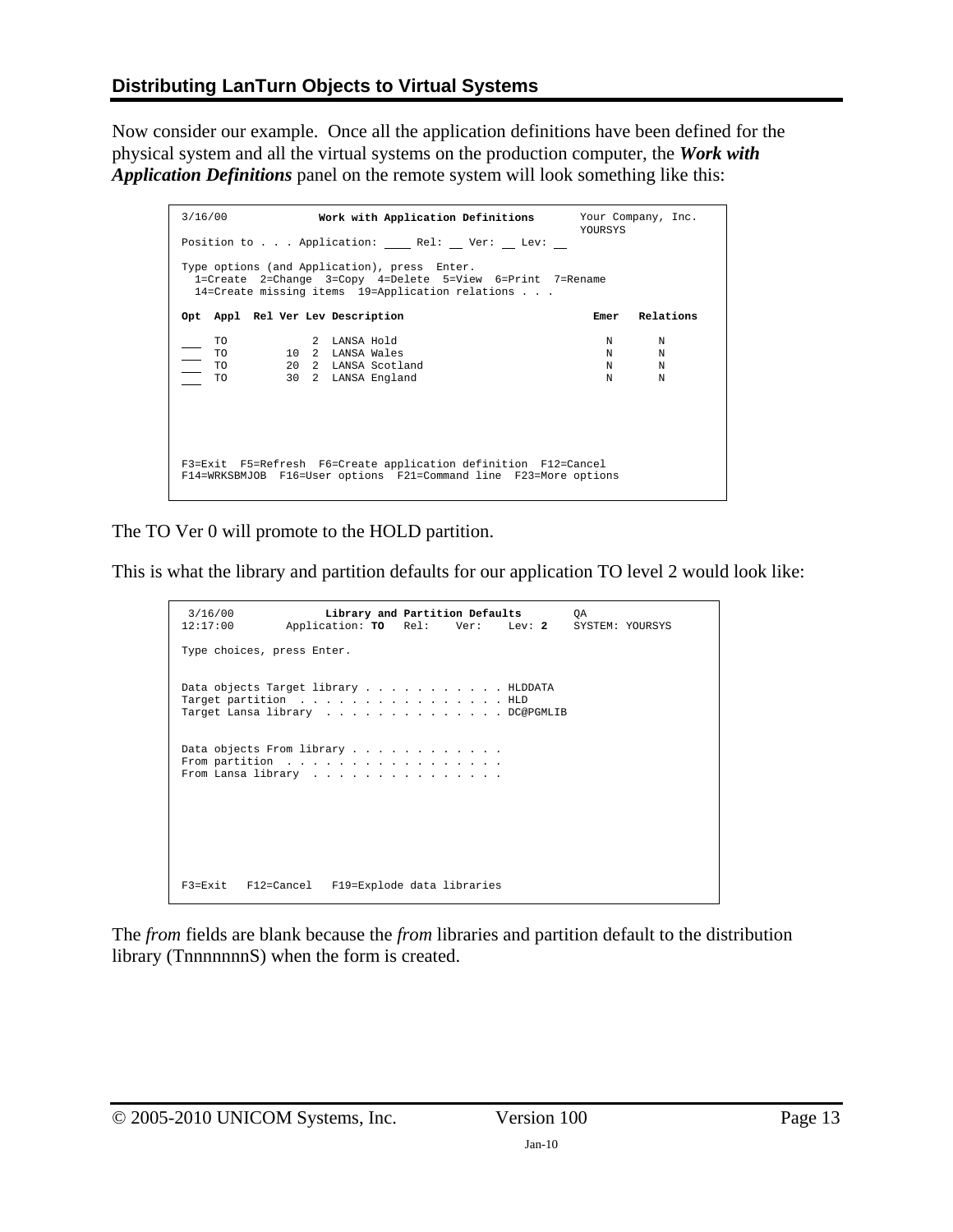This is what the library and partition defaults for the virtual system application TO version 10 level 2 would look like on the remote production computer (SLSUK):

 3/16/00 **Library and Partition Defaults** QA  $Application:$  **LANX** Rel: Type choices, press Enter. Data objects Target library . . . . . . . . . . . PR1DATA Target partition . . . . . . . . . . . . . . . . PR1<br>Target Lansa library . . . . . . . . . . . . . DC@PGMLIB Data objects From library . . . . . . . . . . . . HLDDATA From partition . . . . . . . . . . . . . . . . HLD<br>From Lansa library . . . . . . . . . . . . . . DC@PGMLIB F3=Exit F12=Cancel F19=Explode data libraries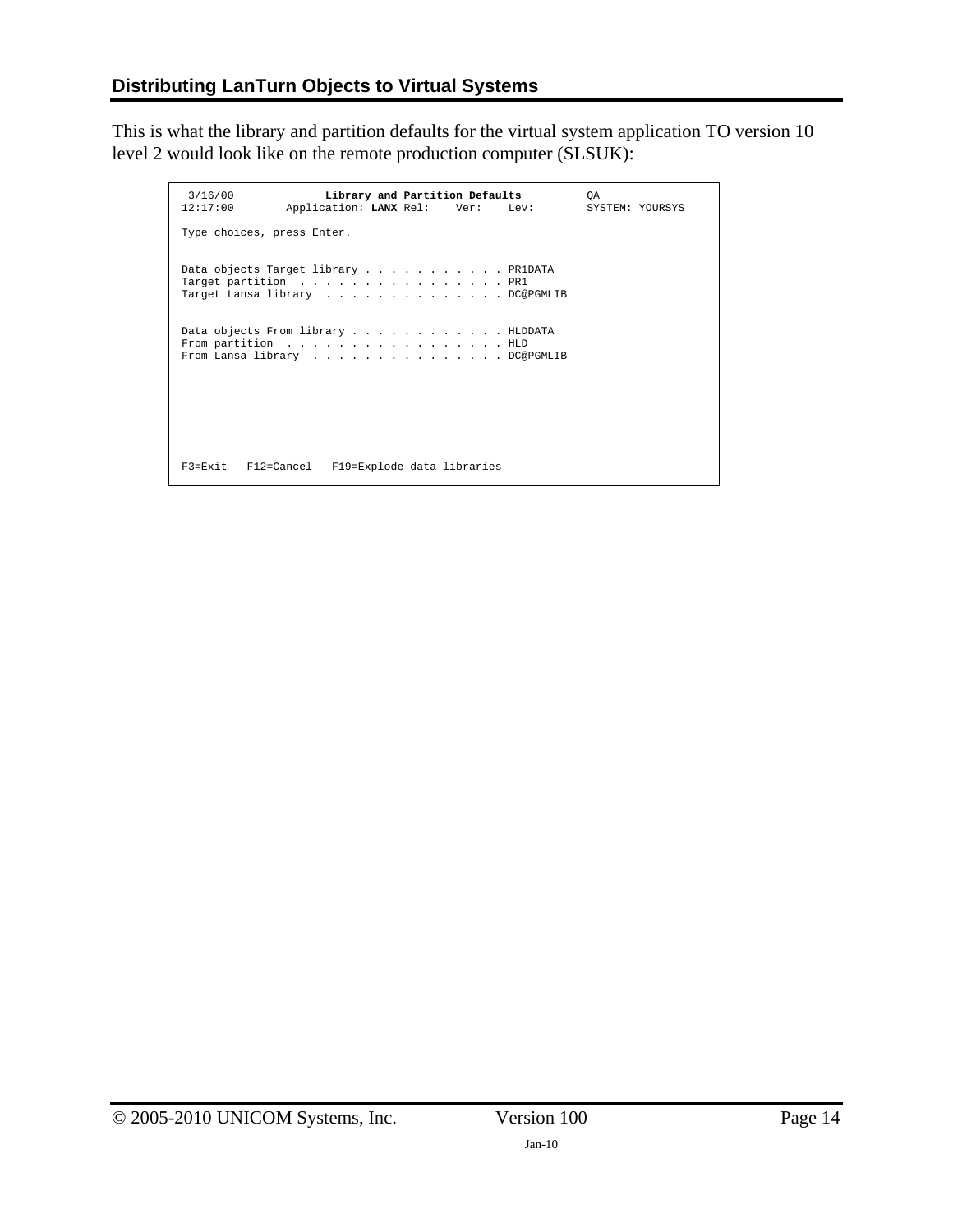### <span id="page-14-0"></span>**Step 9: Install and configure exit programs for Exit 1 and Exit 11 on the remote production computer**

#### <span id="page-14-1"></span>**Install and compile the Exit programs**

**Post-run exit programs** (Exit 1 and 11) are required *on the receiving* (remote) computer. The source for the exit programs are in VSOURCEL52 in your LanTurn product library (Default is LANTURN).

 VB01R1 (RPGLE) – Post-run exit program VB01C1 (CLLE) – Called by VB01R1 VB01C2 (CLLE) – Called by VB01R1 VB01R2 (RPGLE) – Called by VB01C1 to update from partition

VB11R1 (RPGLE) – Post-run exit program. (**Note:** This is optional. If you do not want to send the form logs back to the original sending system, you do not need Exit 11.)

On the remote computer, these programs must be compiled into the TURNOVER® for iSeries v100 product library *or* into another library that is included as an *additional environment library* in your TURNOVER® for iSeries v100 environment definition (**WRKTOENV**). *The latter option is recommended, this way, programs will not be overlaid by future TURNOVER® for iSeries v100 upgrades/changes.* 

*TURNOVER® for iSeries v100 product, data and language libraries (i.e., SOFTTURN, SOFTTURND, SOFTTURNE) must be in the library list in order to compile these programs.* 

Before compiling program VB01R1, browse the source for the following statement:

#### FLEV ANDEQ2

The 2 corresponds to the level of your application from which you distribute. If you do *not* distribute from level 2 (for example, perhaps your application includes an additional QA level, and you distribute from level 3), then you must update this statement to reflect the appropriate level before compiling the program. *Please be aware that you may need to modify this statement in program VB01R1 if you are distributing from more than one level of your application.* 

#### **UNICOM Systems, Inc. Recommends**

Store the source and objects in a production level library on the development computer. You can use TURNOVER® for iSeries v100 to distribute these objects. On the production computer, use the "HOLD" library to store these objects.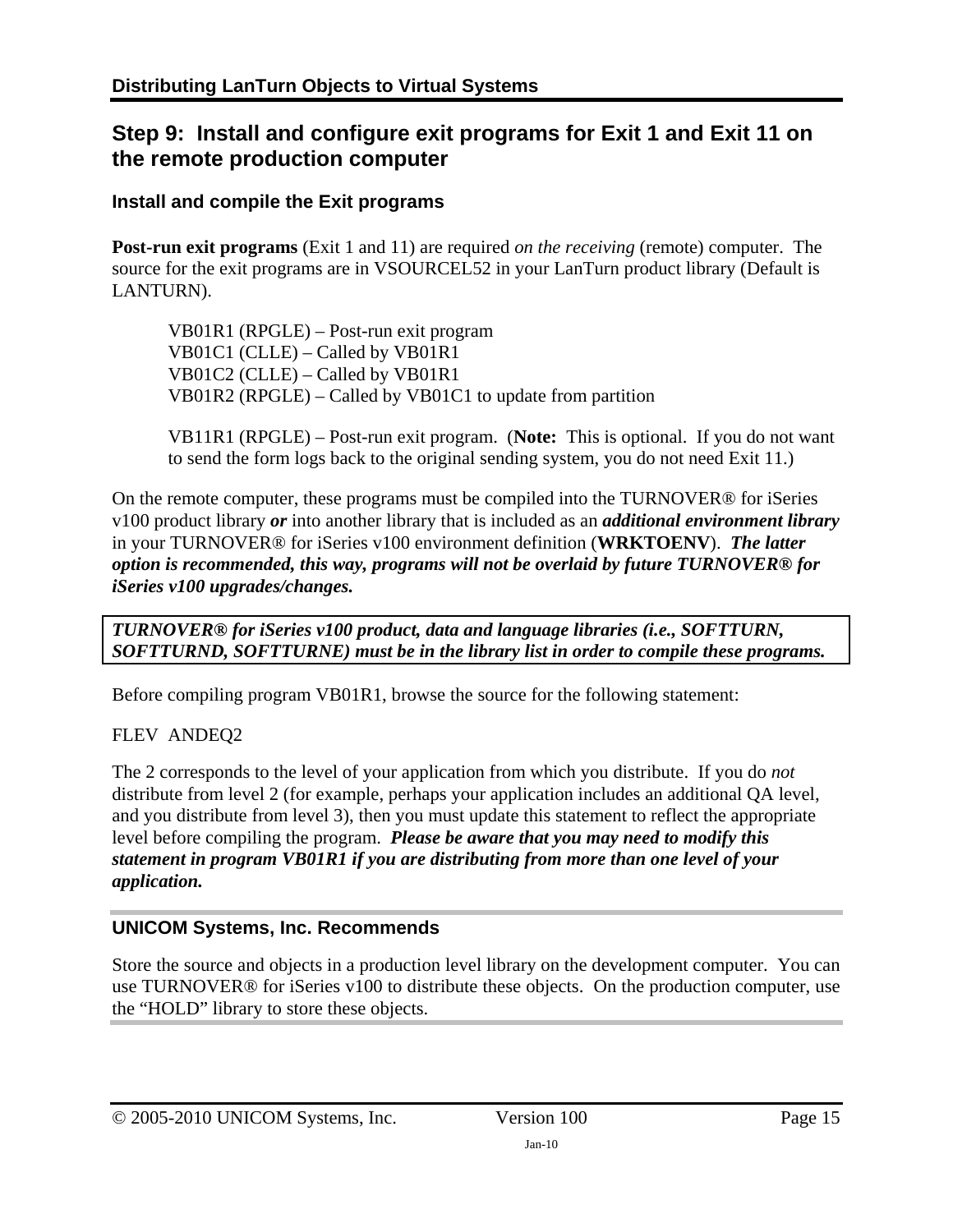#### <span id="page-15-0"></span>**Configure TURNOVER® for iSeries v100 to use the Exit programs**

After compiling the programs, you must configure the TURNOVER® for iSeries v100 exits on the production computer:

- 1. Select option **8** (*Utility Menu*) from the TURNOVER® for iSeries v100 Main Menu.
- 2. Select option **7** (*Work with Exits*).
- 3. Update Exits 1 and 11 on the *Work with Exits* panel, as follows:

| 3/16/00<br>13:26:52                                                                    | Work with Exits                                                                                                                                                      |                                               |                          | ОA<br><b>YOURSYS</b> |                  |
|----------------------------------------------------------------------------------------|----------------------------------------------------------------------------------------------------------------------------------------------------------------------|-----------------------------------------------|--------------------------|----------------------|------------------|
|                                                                                        | 5=Browse exit program 7=Work with sample exits                                                                                                                       |                                               | $8 = He1p$               |                      | Library          |
| Exit<br>EXTT 1<br>EXTT <sub>2</sub><br><b>EXTT</b><br>- 3                              | Description<br>Form Finalization Processing<br>Pre-Distribution Form Exit<br>Pre-Distribution Library Exit                                                           | Y<br>$\mathbf N$<br>N                         | Active Program<br>VB01R1 | Library<br>YOURLIB   | List<br>*CURRENT |
| <b>EXTT 4</b><br>EXIT 5<br>EXTT <sub>6</sub><br><b>EXTT</b><br>- 7<br>EXTT 8<br>EXTT 9 | Receive of Distribution<br>Determining Source file names<br>Object Naming Standards<br>Project Entry Verification<br>Form Initialization phase<br>Post-Checkout Exit | N<br>Y<br>Ξ<br>Y<br>Y<br>N<br>N               | *NONE                    | $*$ T.TBL            | *CURRENT         |
| EXTT 10<br><b>EXTT</b><br>-11<br>EXTT 12<br>EXTT 13<br>EXTT 14<br><b>EXTT</b><br>-15   | Manual check-in<br>Form Completion Processing<br>Add a line to TurnOver form<br>Pre-run Error check Exit<br>Pre-Checkout Processing<br>Add PWL Item                  | -<br>N<br>Y<br>N<br>N<br>-<br>$\hbox{N}$<br>N | VB11R1                   | YOURLIB              | *CURRENT         |
| $F3 = Fx i t$                                                                          | $F8 = TFS$ Exits<br>F12=Cancel F21=Command line                                                                                                                      |                                               |                          |                      | More             |

To update Exit 1, type the program name VB01R1 and the library where this program object resides. Change the ACTIVE flag to **Y**. The Library List value should be set to **\*CURRENT** as shown in the above panel. Make sure you press **Enter** to update the changes made.

If you are already using Exits 1 or 11, then *your* exit program must call our virtual system programs or vice versa. The order in which you choose to call exit programs is entirely at your discretion.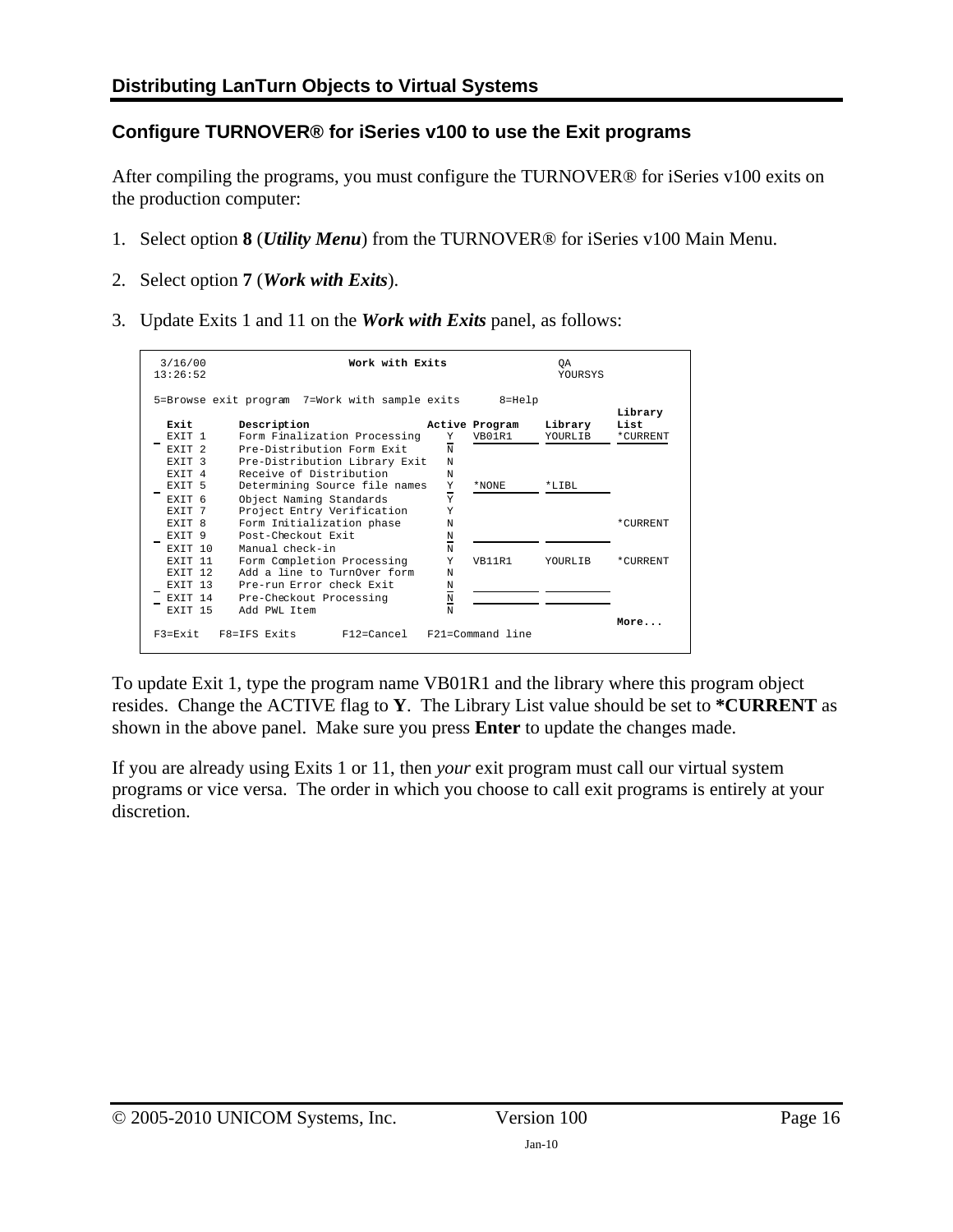## <span id="page-16-0"></span>**Step 10: Ensure that the distributing User ID has forms authority for the virtual applications on the remote production computers**

It is important that the target User ID specified in the *System Send Distribution Defaults* has the authority to add a form to the virtual applications. Using option **3** from the Main Menu, ensure that the user (in this example, the user is TURNOVER) has authority. Find the user TURNOVER and place a **1** next to the ID and press **Enter**.

|                                                                                                       | 3/16/00<br>12:59:44           |  |   |  | Application Authority Maintenance                                                                                                                                                                                                                                                                                                                                                                         |  |  | ОA |                                                                           |
|-------------------------------------------------------------------------------------------------------|-------------------------------|--|---|--|-----------------------------------------------------------------------------------------------------------------------------------------------------------------------------------------------------------------------------------------------------------------------------------------------------------------------------------------------------------------------------------------------------------|--|--|----|---------------------------------------------------------------------------|
| TurnOver System Administrator<br>User: TURNOVER<br>1=Authorize User 2=Reset User to default authority |                               |  |   |  |                                                                                                                                                                                                                                                                                                                                                                                                           |  |  |    |                                                                           |
|                                                                                                       | Appl                          |  |   |  | ----SOURCE---- ---TURNOVER FORM AUTHORITY---<br>Rel Ver Lev Chkout Chk-in View Add Updt Run Distr Purge                                                                                                                                                                                                                                                                                                   |  |  |    | <b>SYSTEM</b><br>Dfts                                                     |
| $\frac{1}{1}$                                                                                         | <b>TO</b><br>TO.<br>TO.<br>TO |  | 2 |  | $\begin{array}{ccccccccc} 10 & 2 & - & - & \frac{1}{2} & \frac{1}{2} & \frac{1}{2} & \frac{1}{2} & \frac{1}{2} & \frac{1}{2} & \frac{1}{2} & \frac{1}{2} & \frac{1}{2} & \frac{1}{2} & \frac{1}{2} & \frac{1}{2} & \frac{1}{2} & \frac{1}{2} & \frac{1}{2} & \frac{1}{2} & \frac{1}{2} & \frac{1}{2} & \frac{1}{2} & \frac{1}{2} & \frac{1}{2} & \frac{1}{2} & \frac{1}{2} & \frac{1}{2} & \frac{1}{2} &$ |  |  |    |                                                                           |
|                                                                                                       |                               |  |   |  |                                                                                                                                                                                                                                                                                                                                                                                                           |  |  |    |                                                                           |
|                                                                                                       |                               |  |   |  |                                                                                                                                                                                                                                                                                                                                                                                                           |  |  |    |                                                                           |
|                                                                                                       |                               |  |   |  |                                                                                                                                                                                                                                                                                                                                                                                                           |  |  |    |                                                                           |
|                                                                                                       |                               |  |   |  |                                                                                                                                                                                                                                                                                                                                                                                                           |  |  |    | F3=Exit F11=Description F12=Cancel F21=Authorize user to all applications |

Find the virtual application definitions and ensure they have a '1' next to them. The User ID TURNOVER must have view, add, update and run authority for the virtual application definitions.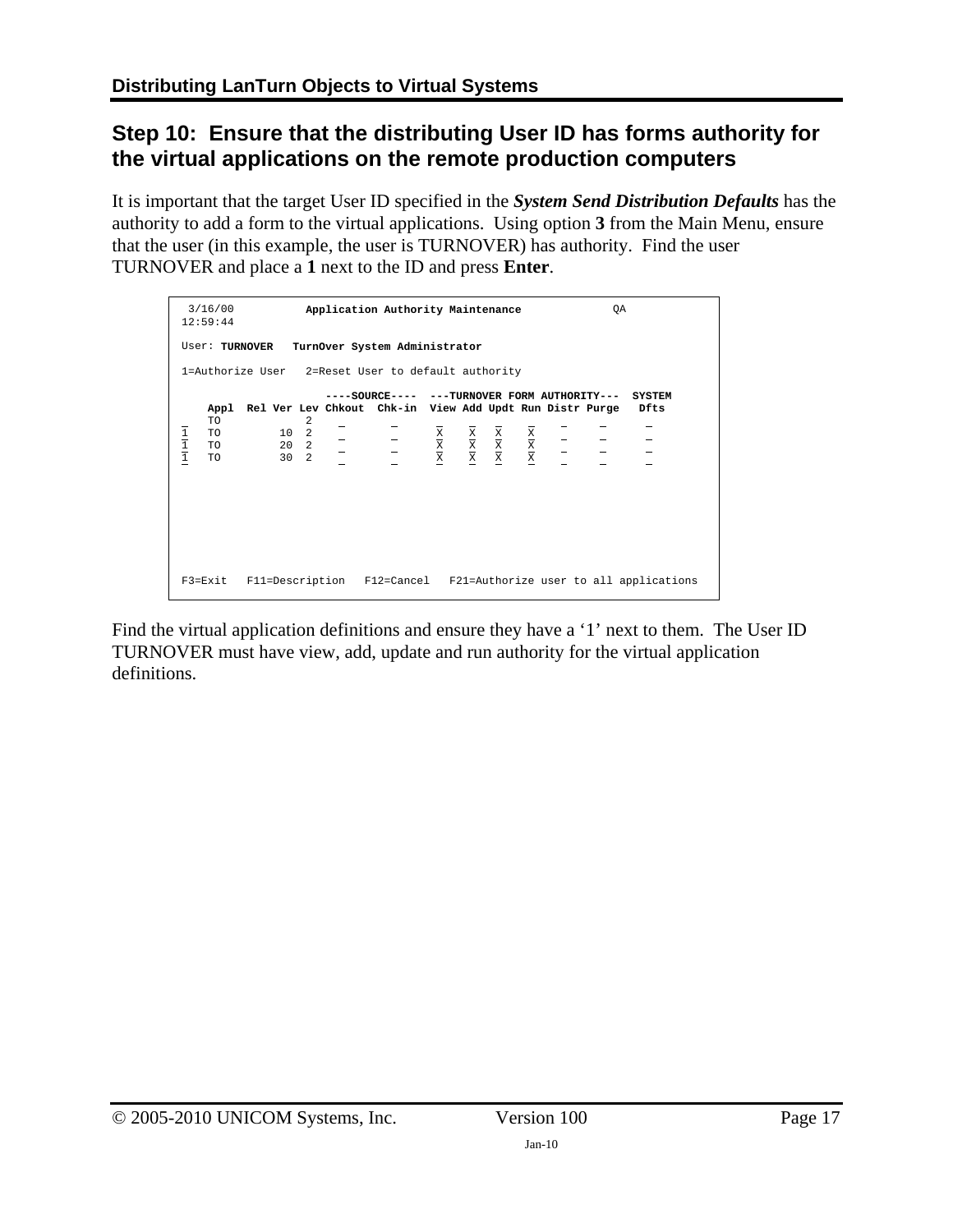## <span id="page-17-0"></span>**FORM CREATION FOR VIRTUAL SYSTEMS ON THE PRODUCTION COMPUTER**

When a form is received and the flag to automatically submit a form is set to **Y**, the form will be run automatically to promote source/objects into a holding library. **A post-run exit** program (Exit 1) will be called when this received form completes. This post-run exit program will read file TSYSTEMS to determine if there are any virtual systems associated with the form. For each virtual system, the exit program will create a new form, using the ADDFORM API, as long as each line on the original form has a status of **RAN-OK** or **RAN-WRN**. The form will be created as follows:

| Form number        | Next available form number                                                                                                                |  |  |  |
|--------------------|-------------------------------------------------------------------------------------------------------------------------------------------|--|--|--|
| <b>Application</b> | Same as distributed form                                                                                                                  |  |  |  |
| <b>Release</b>     | Same as distributed form                                                                                                                  |  |  |  |
| <b>Version</b>     | Version retrieved from TVIRSYSF file entry                                                                                                |  |  |  |
| <b>Level</b>       | Same as distributed form                                                                                                                  |  |  |  |
| <b>Description</b> | $xx*VVffffff$ (where $xx*$ = the first 31 positions of the distributed<br>form's description; and $ffffff$ = the distributed form number) |  |  |  |

After the form is created for each virtual system, the exit program will copy the lines on the distributed form to the new form.

In this example, the distributed form promotes from the distribution library (TnnnnnnnS) to HOLD (TnnnnnnnS is the temporary library that TURNOVER<sup>®</sup> for iSeries v100 normally uses as the *from library* on distributed forms; HOLD can be any library name).

The forms that were created by the exit program promote from HOLD to PROD1, PROD2, PROD3, and so on. (HOLD is the target library from the distributed form; PROD1, PROD2, PROD3, and so on can be any libraries that have been specified as target libraries for the virtual system forms.)

When each form promotes into the PROD libraries, the post-run exit (Exit 1) will send the following message to TOMSGRCV on the development computer:

#### *Form fffffff ran on system \*Vsssvv with status xxxxxxxx.*